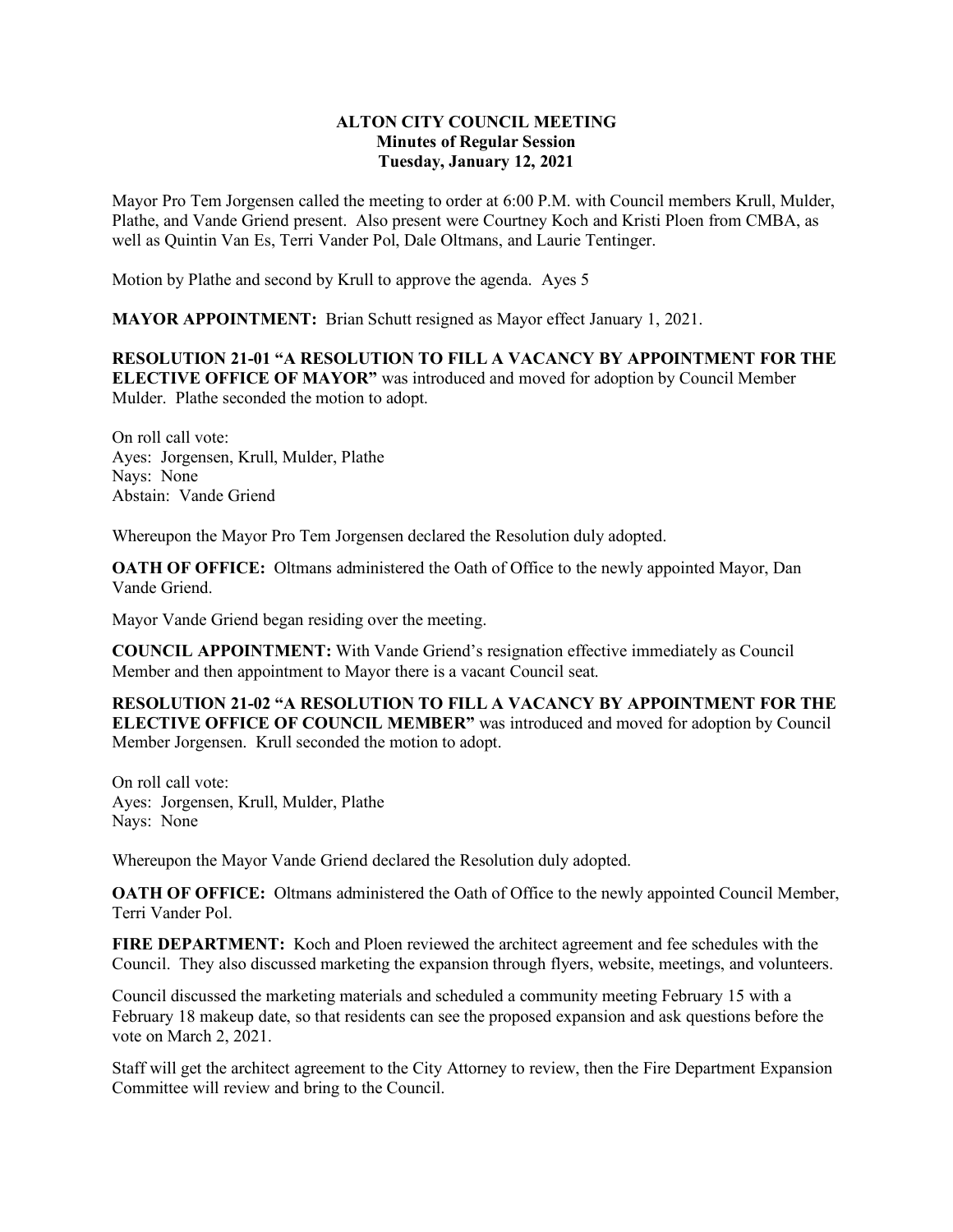Koch, Ploen and Van Es left the meeting at 6:48 PM.

## **APPROVE MINUTES:**

Motion by Mulder and second by Plathe to approve the minutes from January 4, 2021 Special Session. Ayes 5

**APPROVE FINANCIAL REPORTS:** Tentinger presented the December 2020 financial reports.

Motion by Vander Pol and second by Jorgensen to approve the Financial Reports. Ayes 5

**APPROVE BILLS:** Oltmans presented the submitted bills.

Motion by Plathe and second by Mulder to approve the presented bills as presented. Ayes 5

| <b>VENDOR</b>                     | PRODUCT/SERVICE                     | <b>AMOUNT</b> |
|-----------------------------------|-------------------------------------|---------------|
| A & M LAUNDRY INC                 | <b>LAUNDRY SERVICE</b>              | \$113.78      |
| AFLAC                             | AFLAC-PRE-TAX                       | \$357.32      |
| <b>AG PARTNERS</b>                | <b>FUEL</b>                         | \$945.42      |
| <b>ALLEGIANT EMERGENCY SERV</b>   | <b>EQUIPMENT TESTING</b>            | \$480.00      |
| AMERICAN STATE BANK               | <b>FED/FICA TAX</b>                 | \$8,817.74    |
| <b>AMERICAN STATE BANK</b>        | <b>GAS LOAN</b>                     | \$29,485.75   |
| AMERIGROUP IOWA, INC              | PMT REFUND - LON FRIEDRICHSEN       | \$122.13      |
| <b>ARNOLD MOTOR SUPPLY</b>        | BATTERY, CLEANER, SANDING DISCS     | \$609.21      |
| <b>BOMGAARS</b>                   | SANDER, OIL CAN, HITCH PIN          | \$99.46       |
| <b>BOWLES, KENNETH</b>            | UTILITY DEPOSIT REFUND              | \$39.45       |
| <b>BROWN SUPPLY CO.</b>           | <b>HIGH VISIBILITY JACKETS</b>      | \$98.00       |
| <b>CITY OF ORANGE CITY</b>        | <b>GAS CONTRACT</b>                 | \$3,750.00    |
| <b>CITY OF ORANGE CITY</b>        | LAW ENFORCEMENT                     | \$38,395.25   |
| <b>CLAYTON ENERGY CORPORATION</b> | <b>GAS RESERVATION</b>              | \$12,667.51   |
| <b>CLAYTON ENERGY CORPORATION</b> | <b>GAS COMMODITY</b>                | \$9,898.21    |
| <b>CLEVERINGA EXCAVATING</b>      | <b>BED LINER - DUMP TRUCK</b>       | \$779.00      |
| <b>CONNECTIONS INC</b>            | EMPLOYEE ASSISTANCE PROGRAM         | \$81.27       |
| DE JAGER, BRODY                   | UTILITY DEPOSIT REFUND              | \$200.00      |
| DE JONG OIL & REPAIR INC.         | <b>EXHAUST REPAIR - FIRE TRUCK</b>  | \$1,007.68    |
| DIAMOND VOGEL PAINT               | <b>PAINT</b>                        | \$220.34      |
| <b>ECHO GROUP INC</b>             | <b>FAN CONTROL</b>                  | \$130.65      |
| <b>FASTENAL</b>                   | <b>SUPPLIES</b>                     | \$59.49       |
| <b>FELD FIRE</b>                  | <b>BUNKER GEAR</b>                  | \$1,080.35    |
| FISCHER, RON                      | <b>ELECTRIC REBATE</b>              | \$96.00       |
| <b>FOREMAN TIRE SERVICE</b>       | <b>TRAILER REPAIRS</b>              | \$285.14      |
| <b>GAS PRODUCTS SALES INC</b>     | <b>REGULATORS</b>                   | \$500.25      |
| <b>HEYING CO</b>                  | <b>BUSINESS ENCOURAGEMENT GRANT</b> | \$2,223.00    |
| HUBERS PLUMBING, HEATING          | COUPLER, ELBOW                      | \$19.27       |
| IOWA ASSN. OF MUNICIPAL UTIL.     | <b>GAS OQ TRAINING</b>              | \$2,475.00    |
| <b>IOWA ONE CALL</b>              | <b>LOCATES</b>                      | \$40.60       |

## **JANUARY 2020 ACCOUNTS PAYABLE**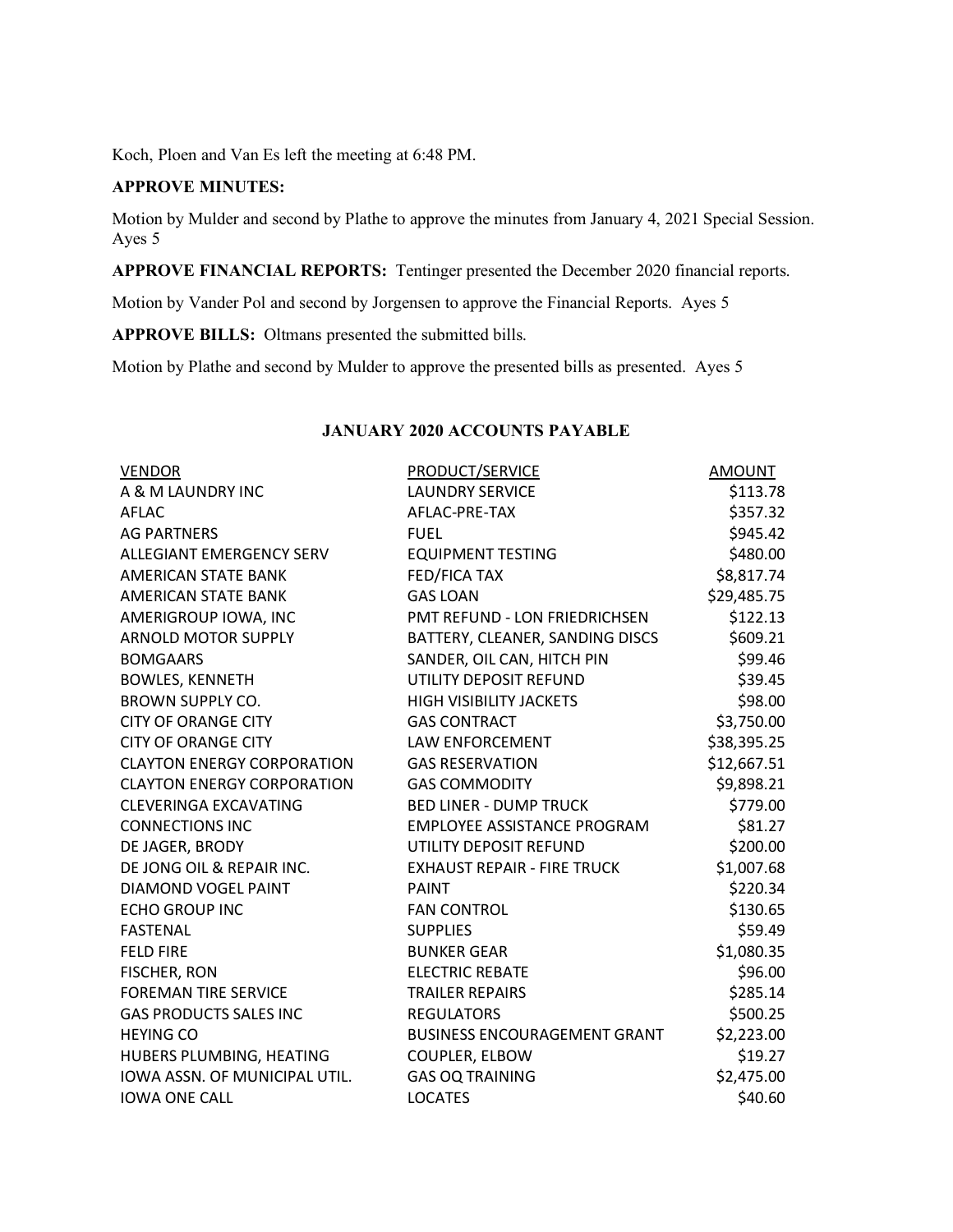| <b>IOWA STATE TREASURER</b>     | STATE TAX                         | \$1,450.00   |
|---------------------------------|-----------------------------------|--------------|
| <b>IPERS COLLECTIONS</b>        | <b>IPERS</b>                      | \$6,140.22   |
| <b>L &amp; M ENTERPRISES</b>    | <b>LOGO APPLICATION</b>           | \$48.00      |
| MIKE LAMM                       | <b>GAS &amp; ELECTRIC REBATES</b> | \$650.00     |
| MARVS OUTDOOR POWER & EQUIP.    | AIR FILTERS, CHAIN SAW MAINT.     | \$184.56     |
| METERING & TECHNOLOGY SOL       | <b>METERS</b>                     | \$3,005.03   |
| MIDAMERICAN ENERGY              | <b>STREET LIGHTS</b>              | \$242.80     |
| MID SIOUX OPPORTUNITY           | PROJECT SHARE                     | \$20.00      |
| MIDWEST FIRE & REPAIR           | <b>FIRE TRUCK REPAIRS</b>         | \$782.08     |
| MISSOURI RIVER ENERGY SERVICES  | <b>SUBSTATION TESTING</b>         | \$786.75     |
| MISSOURI RIVER ENERGY SERVICES  | <b>ELECTRIC</b>                   | \$60,505.63  |
| <b>MOUW MOTOR</b>               | OIL CHANGE                        | \$51.44      |
| MUNICIPAL UTIL-BILLS            | <b>UTILITIES</b>                  | \$1,946.38   |
| NEAL CHASE LUMBER CO            | <b>SUPPLIES</b>                   | \$265.50     |
| NORTHLAND CAPITAL FINANCIAL     | <b>PAYLOADER LEASE</b>            | \$28,734.00  |
| ORANGE CITY MUNICIPAL UTILITIES | <b>BULK WATER</b>                 | \$6,566.83   |
| ORANGE CITY HEALTH SYSTEM       | PARAMEDIC ASSIST                  | \$133.00     |
| <b>ORANGE CITY SANITATION</b>   | <b>GARBAGE HAULING</b>            | \$13,895.70  |
| PAYROLL                         | PAYROLL 12/31/2020                | \$29,911.01  |
| PCC                             | <b>RESCUE BILLING</b>             | \$221.68     |
| PEFA, INC                       | <b>GAS COMMODITY</b>              | \$13,297.47  |
| PREMIER COMMUNICATIONS          | <b>IT SERVICES</b>                | \$600.00     |
| <b>SIOUX COUNTY SHERIFF</b>     | SIOUX COUNTY COMM CENTER          | \$6,645.00   |
| SIOUXLAND PRESS                 | PUBLICATIONS, SUBSCRIPTION        | \$192.50     |
| T & L TOOLS                     | <b>NEEDLE SCALER</b>              | \$134.85     |
| THE YARD BAR & GRILL            | UTILITY DEPOSIT REFUND            | \$500.00     |
| TOWN & COUNTRY IMPLEMENT        | <b>SWITCH</b>                     | \$60.84      |
| TREASURER - STATE OF IOWA       | <b>WATER EXCISE TAX</b>           | \$1,245.00   |
| TREASURER - STATE OF IOWA       | <b>SALES TAX</b>                  | \$3,115.00   |
| U. S. POSTMASTER                | <b>POSTAGE</b>                    | \$500.00     |
| UNITYPOINT CLINIC-OCC MED       | <b>DRUG TESTS</b>                 | \$84.00      |
| UTILITY EQUIPMENT CO.           | REPAIR BANDS, SPUDS, LIDS         | \$2,453.60   |
| <b>QUINTIN VAN ES</b>           | <b>ANNUAL ZONING FEES</b>         | \$1,262.50   |
| <b>QUINTIN VAN ES</b>           | REIMBURSE MEMBERSHIP FEES         | \$273.00     |
| <b>VERIZON WIRELESS</b>         | <b>CELL PHONES</b>                | \$276.87     |
| <b>VISA</b>                     | SUPPLIES, CUTTING EDGE            | \$1,040.56   |
| WELLMARK BLUE CROSS/BLUE SHIELD | <b>GROUP INSURANCE</b>            | \$10,744.30  |
| <b>WEST IOWA TELEPHONE</b>      | TELEPHONE, FAX, INTERNET          | \$637.73     |
|                                 | <b>TOTAL ACCOUNTS PAYABLE</b>     | \$313,681.10 |

**MAYORAL APPOINTMENTS:** Vande Griend appointed Justin Mulder as Mayor Pro Tem and reviewed his proposal for other committees and boards with the Council.

Motion by Plathe and second by Krull to approve the 2021 Mayoral Appointments. Ayes 5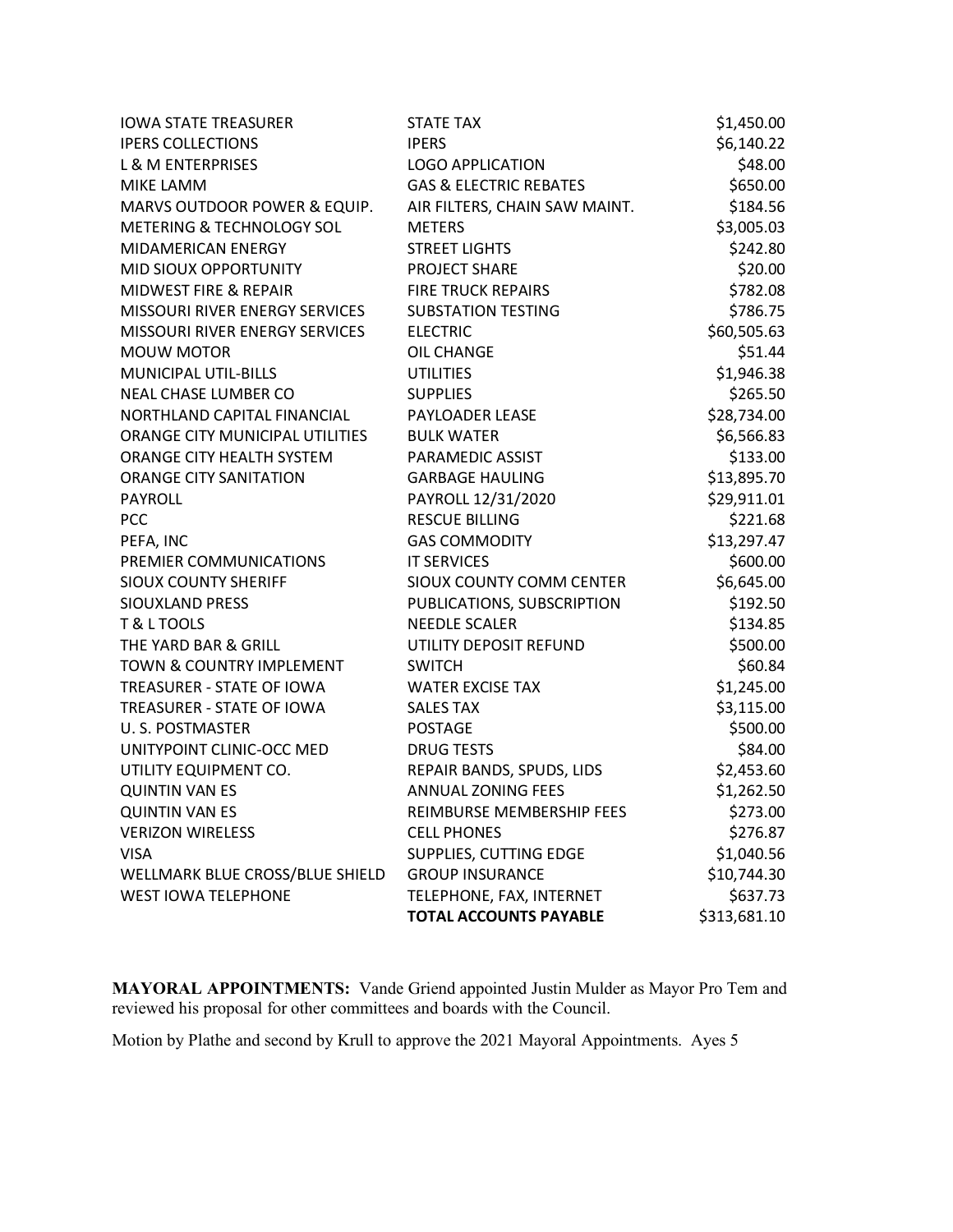**SIOUX GOLF & COUNTRY CLUB:** The lease with Sioux Golf & Country Club is up for renewal. Jorgensen and Krull expressed SGCC's interest in shortening the lease so that the terms could be changed on a more regular basis. SGCC would like to discuss a regular increase on the amount the City contributes to the golf course. Oltmans indicated that the lease can be amended at any point if there is mutual agreement between SGCC and the City. Plathe indicated that if necessary, additional funding over the \$30,000 annual appropriation is needed, additional funds would be subtracted from the next year's appropriation.

**TRANSFER OF FUNDS:** Oltmans informed the Council that the final payment was recently received and that funds received from FEMA were not enough to cover all of the work done to repair the damage caused by the March 2019 flood and the need to transfer funds from the RUT Fund to cover the expenses.

**RESOLUTION 21-03 "A RESOLUTION OF THE CITY COUNCIL OF ALTON, IOWA TRANSFERRING FUNDS FROM THE RUT FUND TO THE CAPITAL DISASTER FUND"** was introduced and moved for adoption by Council Member Jorgensen. Vander Pol seconded the motion to adopt.

On roll call vote: Ayes: Jorgensen, Vander Pol, Krull, Plathe, Mulder Nays: None

Whereupon the Mayor Vande Griend declared the Resolution duly adopted.

**BUDGET:** Oltmans presented the Max Levy Notice to be published.

**RESOLUTION 21-04 "A RESOLUTION OF THE CITY COUNCIL OF ALTON, IOWA SETTING TIME AND PLACE FOR A PUBLIC HEARING FOR APPROVING THE CITY MAXIMUM PROPERTY TAX DOLLARS FOR THE AFFECTED LEVY TOTAL FOR THE ANNUAL BUDGET FOR FISCAL YEAR ENDING JUNE 30, 2022"** was introduced and moved for adoption by Council Member Plathe. Jorgensen seconded the motion to adopt.

On roll call vote: Ayes: Plathe, Jorgensen, Krull, Mulder, Vander Pol Nays: None

Whereupon the Mayor Vande Griend declared the Resolution duly adopted.

**OTHER BUSINESS:** Oltmans informed the Council that he is working with the American State Bank to refinance the Natural Gas system loan to a lower interest rate.

Oltmans also informed the Council about the need for two fire resistant filing cabinets to house utility records that need to be retained permanently. Consensus was to purchase the filing cabinets.

Mulder presented information on a program to reimburse staff if they surpass the deductible of the previous health care plan. Mulder indicated that raising the deductible in 2019 caused employees to take a pay cut and emphasized how hard it is to find good employees and the importance of trying to retain good employees.

Oltmans informed the Council that the Employee Benefit Fund currently has enough money to support the proposed program for several years.

It was the consensus of the Council to have staff present a program for consideration at the next council meeting.